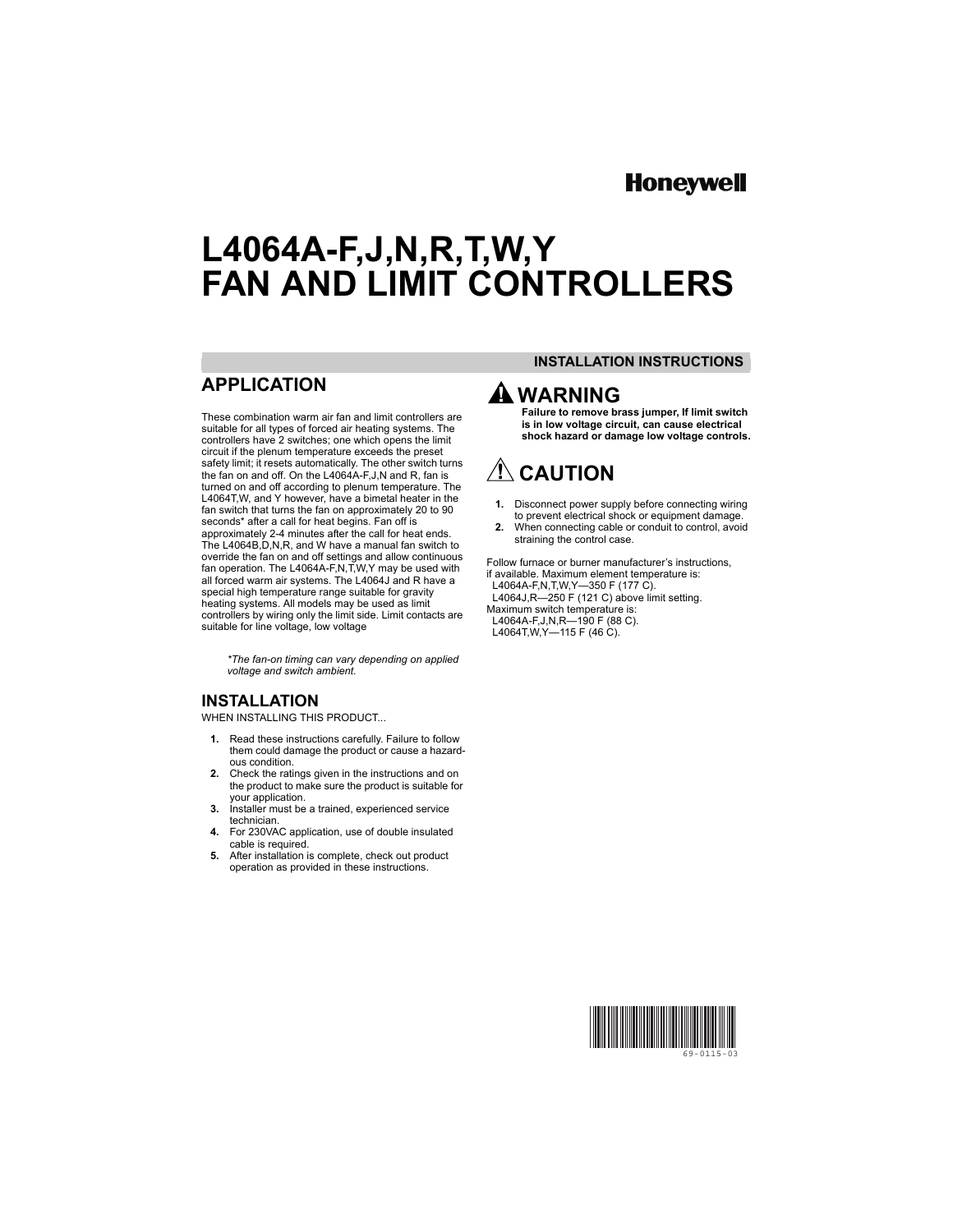Do not exceed these temperatures or the following electrical ratings (amperes):

**Table 1. Electrical Ranges**

|                  | 120 Vac    |               | <b>240 Vac</b> |               |
|------------------|------------|---------------|----------------|---------------|
|                  | <b>FAN</b> | <b>I IMIT</b> | <b>FAN</b>     | <b>I IMIT</b> |
| <b>Full Load</b> | 14         |               |                |               |
| Locked Rotor 84  |            | 48            | 42             | 24            |

Pilot Duty: 2 A at 24 Vac; 0.25 A at 0.25 to 12 Vdc. Maximum Combined Connected Load: 2000 VA. 75 C (167 F) (min.) field wiring required. Wiring must conform to NEC Class 1 requirements.

#### **Approval**

- IP20 compliance
- CE pin number 0085BM0320, valid for B and N type.
- DIN Certco registration: L4064B IS Classified as TR/TW; L4064N IS Classified as STB
- CSA certified file #LR1622
- UL listed file #LR1322-336

# **LOCATION**

If this is a replacement installation, locate the L4064 in the same location as the control being replaced. Sensing tube length should be same as old control. If this is a new installation, the element should be installed only by a trained, experienced service technician according to the furnace manufacturer's instructions. The element must not touch any internal part of the furnace.

NOTE: The electrical rating is at maximum switch temperature of 190 F (88 C). If plenum surface temperature exceeds 190 F (88 C), heat insulating material or mounting bracket must be used.

## **MOUNTING**

The devices may be mounted as follows: L4064A,B,E,F,N,T,W,Y— Surface or bracket

(rigid or swivel)

L4064C,D— Surface only.

L4064J,R— Bracket (swivel or rigid) mounting only.



**Fig. 1. Surface mounting for L4064. The L4064C and D require a 1-1/2 in. (38.1 mm) diameter hole for element insertion; all other models require a 13/16 in. (20.6 mm) hole.**

### **Surface Mounting (Fig. 1)**

L4064A,B,E,F,T,W,Y—Hole in plenum should be just large enough to accommodate the 3/4 in.(19.1 mm) diameter element tube. A 13/16 in. (20.6 mm) diameter hole is recommended. L4064C,D—Hole in plenum should be 1- 9/16 in. (39.7 mm) diameter to accommodate the 1-1/2 in. (38.1 mm) diameter element.

- **1.** Remove cover by squeezing sides and pulling off. Insert element in plenum and mark location of mounting holes. Make sure the case is snug against the plenum before marking the mounting holes.
- **2.** Punch or drill holes for mounting screws.
- **3.** Place insulation between plenum and case if necessary.
- **4.** Fasten controller securely with mounting screws.

### **Swivel Mounting (Fig. 2)**

L4064A,B,E,F,J,R,T,W,Y may be swivel-mounted. The swivel bracket requires a 1-9/16 in. (39.7 mm) hole in the plenum.

- **1.** Use bracket as a template to make the location of mounting holes in plenum. Drill or punch holes for mounting screws.
- **2.** Fasten the bracket in place with furnished screws. Start the screws but do not tighten.
- **3.** Insert element tube through bracket, straighten controller, and fasten. Tighten the mounting screws securely. It may be necessary to rotate the bracket to tighten all screws securely.



**Fig. 2. Swivel mounting requires a 1-9/16 in. (40 mm) diameter mounting hole for element insertion.**

# **WARNING**

**When mounting control on bracket, setscrew must strike tube frame, NOT sensing element. If setscrew strikes sensing element, the safety limit function can fail and cause a fire hazard.**

L4064A,B,E,F,J,R,T,W,Y may be mounted using a rigid bracket. The rigid bracket requires a hole 13/16 in. (20.6 mm) diameter for mounting.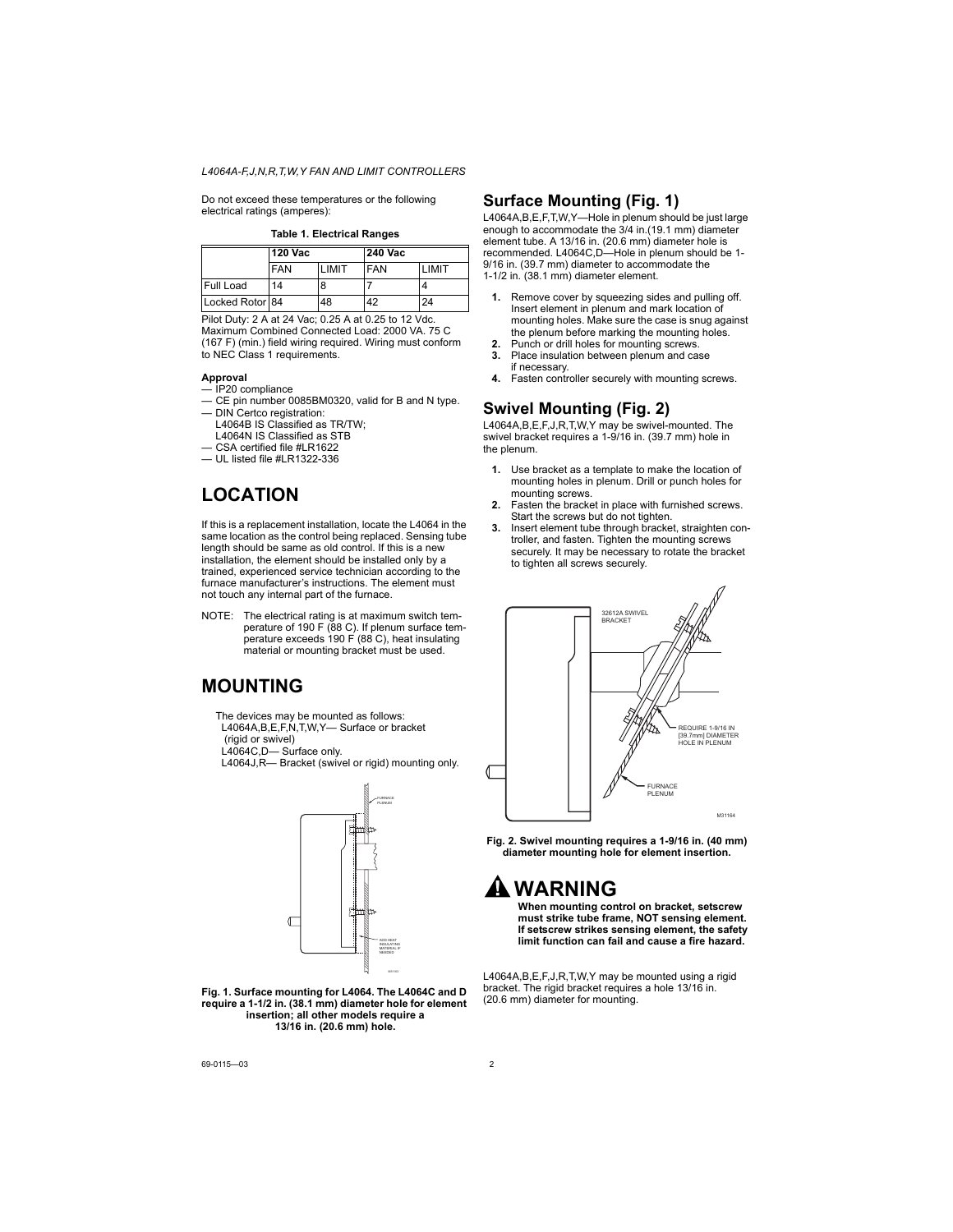- **1.** Use bracket as a template to mark the location of mounting holes in plenum. Drill or punch holes for mounting screws.
- **2.** Fasten bracket in place with furnished screws. Tighten the screws securely.
- **3.** Insert element tube through bracket, straighten controller and fasten by tightening setscrew. Be sure screw strikes tube frame and does not strike sensing element.



**Fig. 3. Rigid bracket mounting requires a hole 13/16 in.**

## **WIRING**

Disconnect power supply before beginning installation to prevent electrical shock or equipment damage. All wiring must comply with local electrical codes and ordinances or in the absence of local codes with the National Electrical Code ANSI Cl-1981-NFPA 70. Follow burner or furnace manufacturer's instructions if available; otherwise, see Fig. 4-6 and proceed as follows.

#### *IMPORTANT*

*The brass jumper is the breakaway type. It must be removed when the limit is used in the low voltage circuit. To remove jumper, break with a needlenose pliers and remove completely. Once removed, it is not replaceable. See Fig. 4 for location.*

- **1.** If cable is used, we recommend using a strain-relief bushing in the knockout. Bushing Is available from your local electrical supply.
- **2.** Refer to the following section for type of wiring connections (standard wire push-in terminals or female receptacle).
- **3.** If strain relief bushing is used, close the movable gate when all wires have been connected to the terminals

### **Wiring Connections**

When connecting cable or conduit to this controller, use care to avoid strain on the control case. Connections can be made to standard wire push-in terminals or female receptacles for 1/4 in. (6.4 mm) male flag connectors on both the fan and limit switches (Fig. 4). L4064T,W,Y have 1/4 In. male push-in terminals for low voltage heater.

### **For Standard wire Push-in terminals**

Connect wires to the terminals as follows:

- **1.** Use Nos. 14,16, or 18 solid wire or Nos. 14 or 16 stranded wire, depending on electrical requirement.
- **2.** Strip insulation from wires the distance shown by the strip gauge on the controller. If wire insulation is 4/64 in. (2 mm) thick, strip additional 1/4 in. (6 mm) to ensure wire seats securely in push-in connectors.
- **3.** Solid wire may be inserted directly into the terminal holes. If stranded wire is used, insert a small screwdriver into the slot next to the terminal. Push screwdriver in and hold while inserting wire into terminal (Fig. 8). Remove screwdriver. If stranded wire is solder-dipped, it can be pushed directly into terminal holes.

### **For Female Receptacles**

It Is recommended that the female receptacles be used for wiring accessory equipment; i.e., electronic air cleaner, humidifier, etc. Connect wires to the receptacles as follows:

- **1.** Use Nos. 14 to 18 size wire, depending on electrical requirement.
- **2.** Attach 1/4 in. (6.4 mm) male flag connector to each wire.
- **3.** Push male flag connector directly into the female receptacle. Make sure that the flag is forced to the bottom of cavity and wire is in the channel (Fig. 4).

### *IMPORTANT*

*Make certain all wires are clear of rotating scaleplate.*



**Fig. 4. Location of Wiring Connections**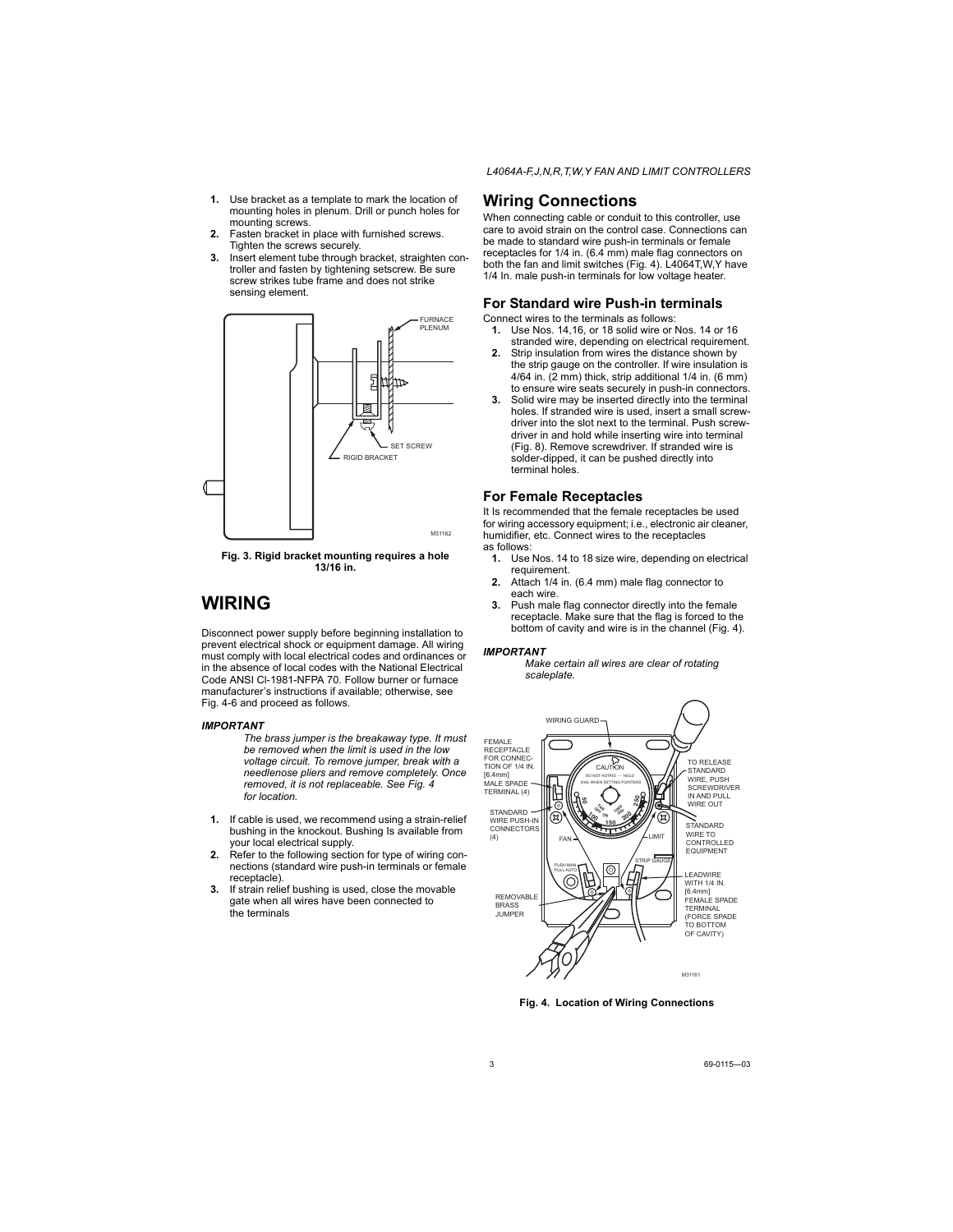

M31166





#### **Fig. 6. A: Limit in low voltage circuit B: Limit in line voltage circuit C: Limit in line voltage circuit without jumper.**

## **SETTINGS AND ADJUSTMENTS**

Move each indicator lever to the control point recommended by the burner or furnace manufacturer. Use gentle finger pressure.

# $\Lambda$  CAUTION

**When adjusting the fan and limit set point levers (Fig. 7), hold the scaleplate dial to keep it from turning and straining the sensing element.**

#### *IMPORTANT*

*The L4064T,W,Y, use a bimetal heater, in the fan switch, to turn on the fan approximately 20 to 90 seconds\* after a call for heat. When the call for heat ends, the fan will continue to run until the fan-off temperature is reached and the bimetal heater switch cools down (approximately 2 to 4 minutes). If the L4064T, W or Y is used to replace an L4064A or B, the blower fan may circulate cool air until the plenum heats up. No adjustment of the fan-on time is possible.*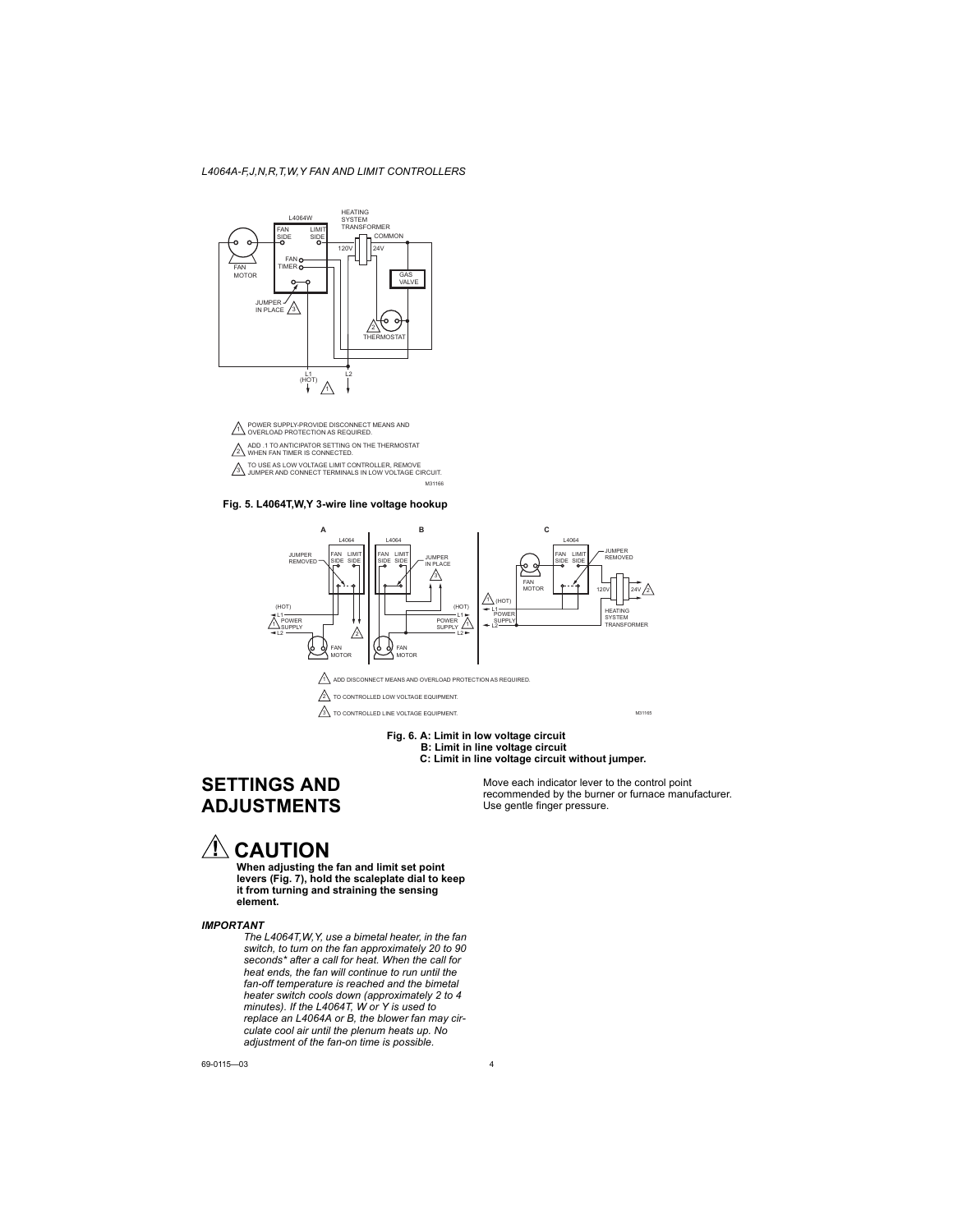### **Fan Setting Adjustment**

- **1.** Move the FAN OFF lever to the temperature at which the fan is to stop to prevent circulation of cool air.
- **2.** Move the FAN ON lever as follows: L4064A-F,N— FAN ON range is from 15 F (8.3 C) above the FAN OFF setting to 35 F (19.0 C) below the LIMIT OFF setting. L4064J,R—FAN ON range is from 20 F (11.1 C) above the FAN OFF setting to 45 F (24.9 C) below the LIMIT OFF setting. L4064T, W, Y-Move the FAN ON lever as needed for setting the FAN OFF indicator and LIMIT indicator. The FAN ON indicator is nonfunctional on the L4064T,W,Y; a special bimetal heater acts to turn on the fan approximately 20 to 90 seconds\* after a call for heat from the thermostat. On-time will vary, depending on the voltage applied to the bimetal heater and on the temperature surrounding the fan switch. Operation of  $\frac{1}{4064T}$  W Y is the same as L4064A devices if the heater terminals are not connected to low voltage

### **MANUAL FAN SWITCH L4064B,D,N,R,W**

For constant fan operation (overriding fan setting levers), push the FAN switch button in. For fan to cycle automatically, pull button out.

#### LIMIT STOP ADJUSTMENT

These controllers have a limit stop which prevents the limit set point lever from being adjusted beyond the equipment manufacturer's specifications.

- **1.** Push a stiff wire through hole in scaleplate to depress the stop disc not more than 1/16 in. (1.6 mm) to release stop lock (Fig. 7). Stop disc is on back of scaleplate.
- **2.** While depressing the stop disc, insert another stiff wire into hole in limit stop (Fig. 7) and use this wire to move stop to desired setting. If the L4064 is replacement control, high limit stop setting should be the same as that of the control being replaced (Move stop clockwise  $\bullet$  to lower the setting, counterclockwise  $\ddot{\bigcirc}$  to raise it.) Then remove both wires.



**Fig. 7. Changing the High Limit Stop**

**3.** Set the LIMIT OFF lever to the temperature at which the high limit switch is to open to stop the burner. If the high limit stop has been properly set, the LIMIT OFF lever should be as high as the stop permits.

*\*The fan-on timing can vary depending on applied voltage and switch ambient*

### **OPERATION**

L4064A-F,J,N,R—As the plenum temperature rises, the coiled bimetal sensing element of the control warps and mechanically makes the fan contacts (at the FAN ON temperature setting). During normal operation, the call for heat ends before the LIMIT setting is reached and the fan contacts break as the plenum temperature falls and the FAN OFF setting is reached. If the call for heat continues until the temperature in the plenum rises to the LIMIT setting, the bimetal element will mechanically break the limit contacts and de-energize the heating control circuit. L4064T,W,Y—The operation of the L4064T,W,Y is the same except that this controller uses a bimetal heater in the fan switch to make the switch contacts independent of the bimetal sensing element. This heater acts to anticipate the rise in plenum temperature and turns on the fan approximately 20 to 90 seconds\* after the thermostat calls for heat. Actual on-time will vary, depending on the voltage applied to the bimetal heater and on the temperature surrounding the fan switch.

*\*The fan-on timing can vary depending on applied voltage and switch ambient.*

## **CHECKOUT**

When installation is complete, disconnect the fan motor circuit at the L4064. Turn on power and set thermostat to call for heat. Burner should come on and limit controller should shut burner off when plenum temperature reaches the limit set point. Turn off power, reconnect the fan switch, turn on power and again set thermostat to call for heat. On L4064A-F,J,N,R fan should start when plenum temperature has reached fan-on setting. On L4064T,W,Y, fan should start approximately 20 to 90 seconds\* after call for heat. Fan should shut off on all L4064 models (except L4064T,W,Y) when call for heat ends and plenum has cooled to fan-off setting. The L4064T,W,Y shut off the fan when the sensing element and the bimetal heater switch have cooled to the fan-off setting. This is usually 2 to 4 minutes after the call for heat ends.

*\*The fan-on timing can vary depending on applied voltage and switch ambient. of the limit in this checkout, push reset switch button.*

NOTE: L4064N are manual reset models. Also providing the function of the limit in this checkout, push reset switch button.